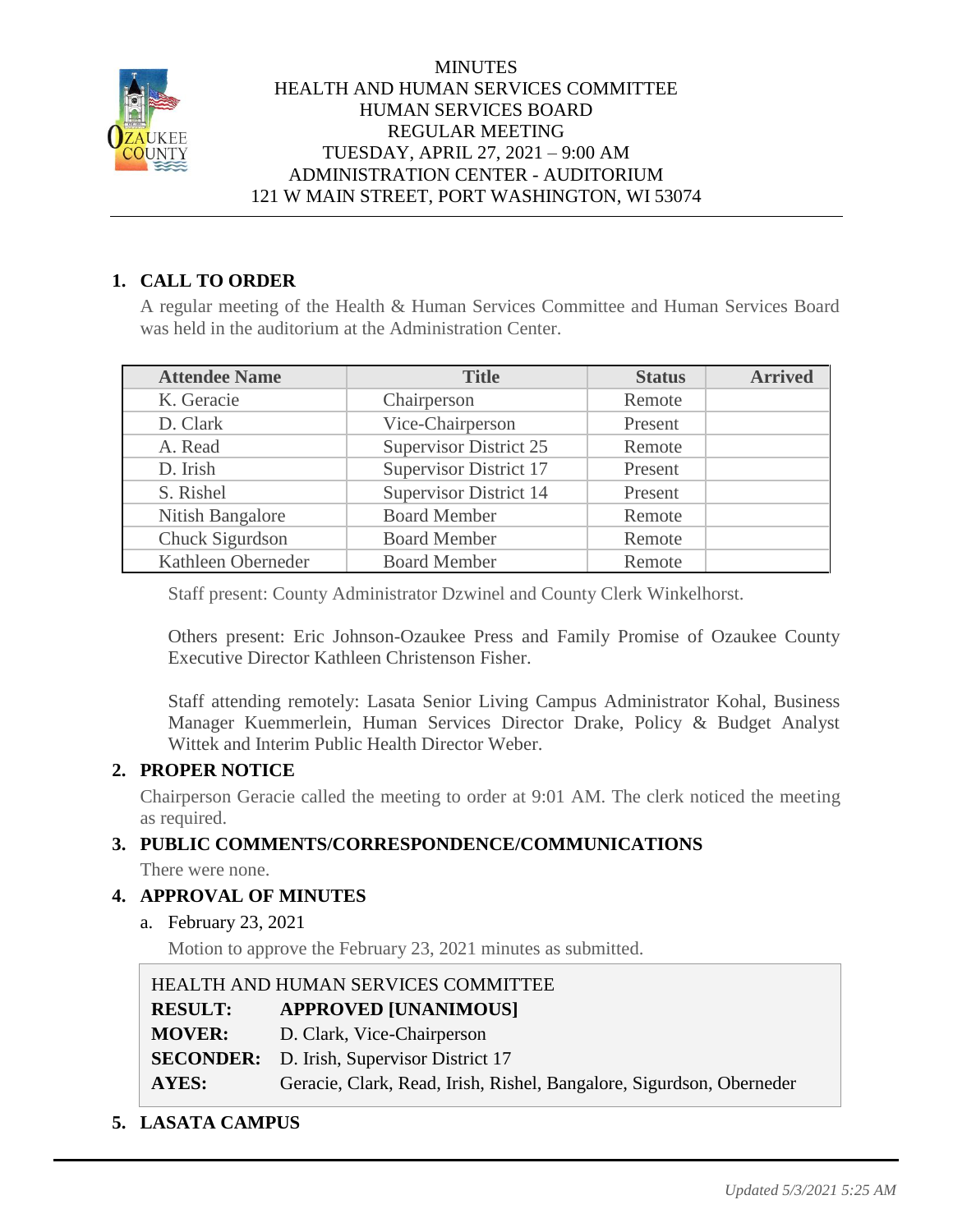## *a. Action Items:*

## 1. Proposal for Lasata Senior Living Campus Development Plan

Mr. Dzwinel explained that the request today is a proposal from CLA to expand the market and financial analysis on the construction of a CBRF. The analysis will look at what is occurring with the campus amid the pandemic and long-term effects in the skilled nursing facilities.

Motion to authorize the County Administrator to execute the engagement letter with CLA to complete the market and financial analysis for the Lasata Care Campus.

|                | HEALTH AND HUMAN SERVICES COMMITTEE               |
|----------------|---------------------------------------------------|
| <b>RESULT:</b> | <b>APPROVED [UNANIMOUS]</b>                       |
| <b>MOVER:</b>  | A. Read, Supervisor District 25                   |
|                | <b>SECONDER:</b> D. Irish, Supervisor District 17 |
| <b>AYES:</b>   | Geracie, Clark, Read, Irish, Rishel               |

### *b. Discussion Items:*

## 1. COVID Management Update

Ms. Kohal reported on limited indoor visitation; visitation during an outbreak status; testing bi-weekly determined by the county positivity rate; and that Lasata is an approved vaccinator by the state beginning today.

#### *c. Management/Financial/Informational Reports*

### 1. Lasata Campus Reports

Ms. Kuemmerlein reported on financials and census.

### **6. VETERANS SERVICES OFFICE**

### *a. Management/Financial/Informational Reports*

1. Veterans Services Report

There were no questions.

## **7. PUBLIC HEALTH**

### *a. Action Items:*

## 1. County Administrator's Recommendation for Appointment of the Interim Washington Ozaukee Public Health Officer

Motion to approve the County Administrator's recommendation of Kim Buechler as Interim Washington Ozaukee Public Health Officer. This appointment will move forward to the County Board for final action.

| HEALTH AND HUMAN SERVICES COMMITTEE |                                             |  |  |
|-------------------------------------|---------------------------------------------|--|--|
| <b>RESULT:</b>                      | APPROVED AND FORWARDED [UNANIMOUS] Next:    |  |  |
|                                     | 5/5/2021 9:00 AM                            |  |  |
| <b>MOVER:</b>                       | A. Read, Supervisor District 25             |  |  |
|                                     | <b>SECONDER:</b> D. Clark, Vice-Chairperson |  |  |
| AYES:                               | Geracie, Clark, Read, Irish, Rishel         |  |  |

- *b. Discussion Items:*
	- 1. COVID Update